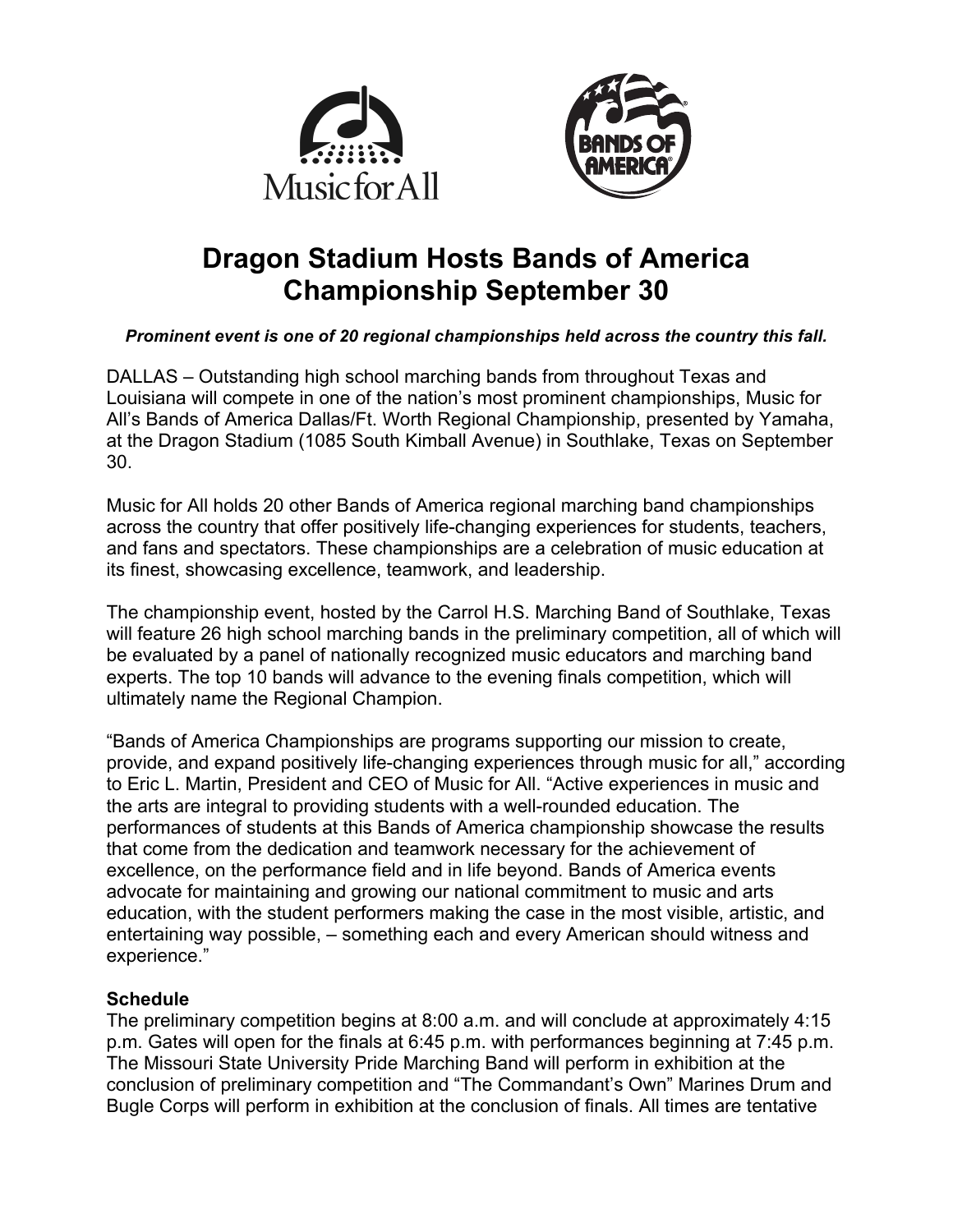pending the final schedule of performing bands. Current times will be listed at musicforall.org.

## **Ticket Information**

Ticketing and schedule information is available online at musicforall.org or by calling 800.848.2263. Tickets will also be available at the gate. Standard general admission is \$18 for Preliminaries or Finals, or \$27 for a Day Pass to both. Children ages 10 and under are free for general admission seats. A \$5 off any general admission ticket (individual preliminaries, finals or full day passes) discount will be available at the gate for college students with an ID, spectators 11-18 years of age, military members and spouses (military ID required), and spectators age 62 and over.

## **Bands of America Championships**

In addition to this event, four additional Bands of America Championships will be held in Texas later this fall. McAllen ISD Bands and Boosters will present an event on September 30 in McAllen, Texas. College Park High School Band and Boosters will present an event on October 7 in Shenandoah, Texas. The Midland Lee High School Band will host a show October 14 in Midland, Texas, followed by a two-day Super Regional at the Alamodome in San Antonio on November 3-4. Music for All's Bands of America Super Regional Championships attract bands from across the nation and make each venue a destination for these world-class high school band events. 64 bands will perform in a two-day preliminary competition in San Antonio with 14 bands advancing to finals. A championship was also previously held in Austin, Texas on September 23.

## **About Music for All**

Since 1975, Music for All, through its Music for All, Bands of America, Orchestra America, and choir programs, has been a destination and set the standard for scholastic music ensemble performance and music education advocacy. As a 501(c)(3) nonprofit educational organization, Music for All's mission is to create, provide, and expand positively life-changing experiences through music for all. Music for All's vision is to be a catalyst to ensure that every child in America has access and opportunity for active music making in his or her scholastic environment. Music for All's programs include 30+ annual events, including the Bands of America Grand National Championships and Regional Championships for marching bands, the Music for All Summer Symposium camp for students and teachers, the Music for All National Festival and Affiliate Regional Music Festivals for concert bands, orchestras, choirs, chamber ensembles, percussion ensembles, and the national honor concert band, jazz band, orchestra, and the Bands of America Honor Band that will march for the fifth time in the Rose Parade® in 2021.

# **Sponsor Information**

Music for All efforts are supported through sponsorships, including current partnerships with National Presenting Sponsor: Yamaha Corporation of America; Official Uniform Sponsor: Fred J. Miller, Inc.; Official Student Travel Partner: Music Travel Consultants; Official Performance Equipment Sponsor: Wenger Corporation; Corporate Sponsors: Ball State University, United States Marine Drum & Bugle Corps, Zildjian and Vic Firth Company, Visit Indy and the City of Indianapolis, and Strategic Advocacy Partner: NAMM; Associate Sponsors: Delivra, Vandoren, Director's Showcase International, REMO, Tresona Multimedia, and Woodwind & Brasswind. J.W. Pepper & Son, Inc. will be the Presenting Sponsor of Bands of America Grand National Semi-Finals Championships. Music for All is also supported by the Indiana Arts Commission, Arts